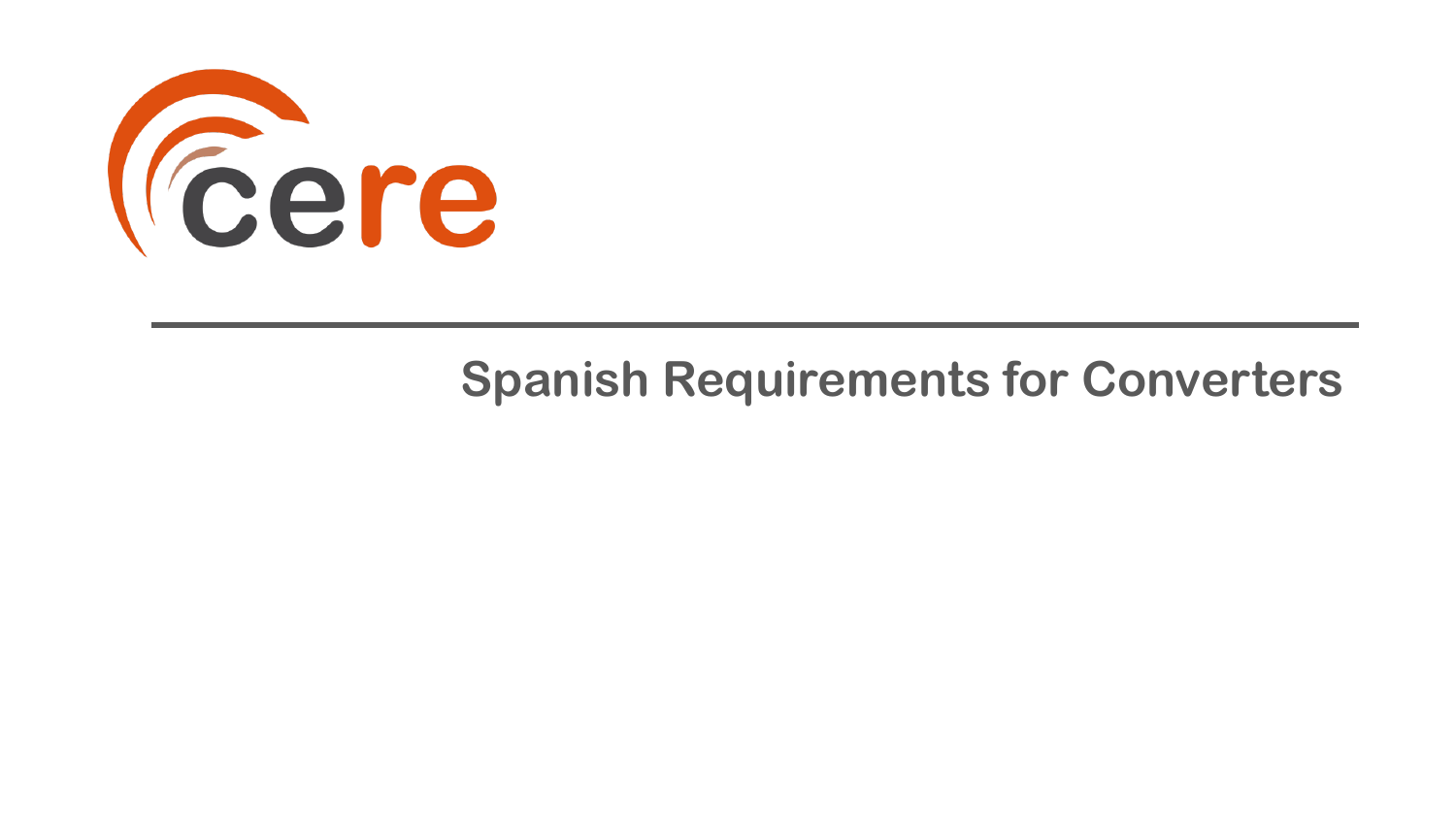

#### **Who we are**



**CERE was originally set up as a Certification Entity for Renewable Energies.**

**CERE was created to be the access key on the target countries for Renewable Energies, where certification of components, full installations certificates, modeling and software validation of renewable Power Plants, were required.**

**The company is accredited as Testing Laboratory and Certification Body.**

**Our services include Testing and Certification according Safety, EMC, Grid Quality, grid connection requirements, design certification and complete installations Certificates, complementary simulations, modelling validation, electromagnetic transient analysis.**

**This full process includes Inspection, Testing and Certification of Components such as PV modules, Wind and PV converters, trackers, transformers, string boxes, combiner boxes, etc., and the Certification for full Power Plants according particular country, DSO or TSO requirements and / or According Client Requests**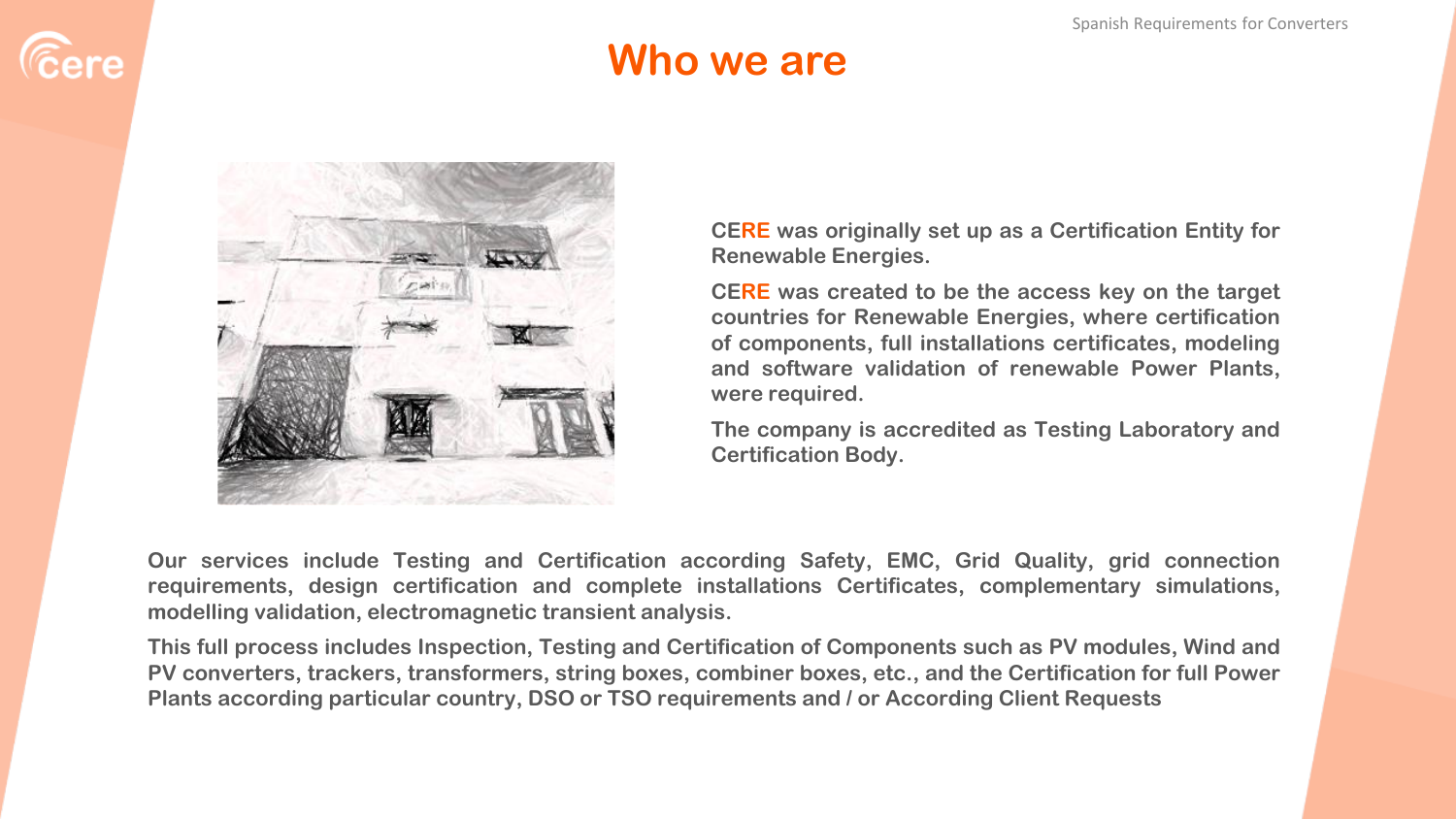# *Cere*

## **CERE Profile**

**The Company is managed by Miguel Martínez. Its team has a large experience in Certification for more than 10 years, including renewable energy's components and installations for worldwide grid integration, design, safety, EMC and grid quality, among others.**

**During the last 6 years CERE has grown exponentially, diversifying its services until the actual company structure:**



- **Electrical Vehicle Charger**
- **Transformers**
- **Medical devices**
- **Electric and Electronic devices**
- **Quality System certification**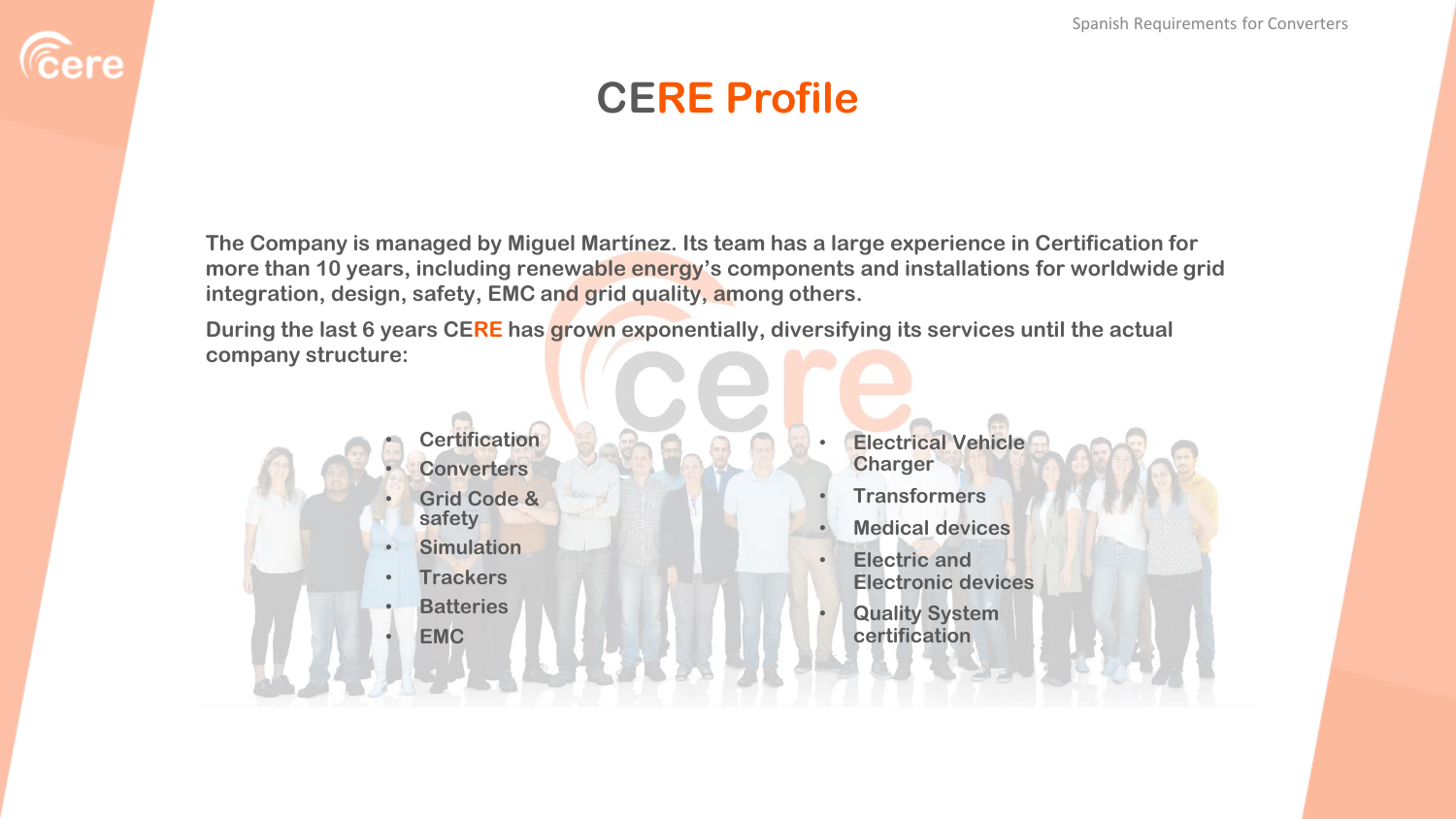# **CERE Capabilities**

**CERE's Facilities in Getafe, Madrid, Spain have the following installations:**

- **Test site up to 500kVA for all kind of converters and Battery testing**
- **Test site up to 250kVA for all kind of converters including frequency variators up to 400Hz**
- **Test site up to 100kVA for DC-AC converters**
- **Test site up to 50kVA for all kind of converters and Battery testing. The source can act as DC source and AC source and electronic loads**
- **Test site up to 10kVA for single phase and three phase converters**
- **Passive loads up to 100kVA**
- **Electronic loads for Antiislanding up to 500kVA**
- **EMC Chamber and EMC laboratory**
- **Safety laboratory**

*<u>Cere</u>* 

• **Simulation laboratory including Power Factory, PSSE and MATLAB**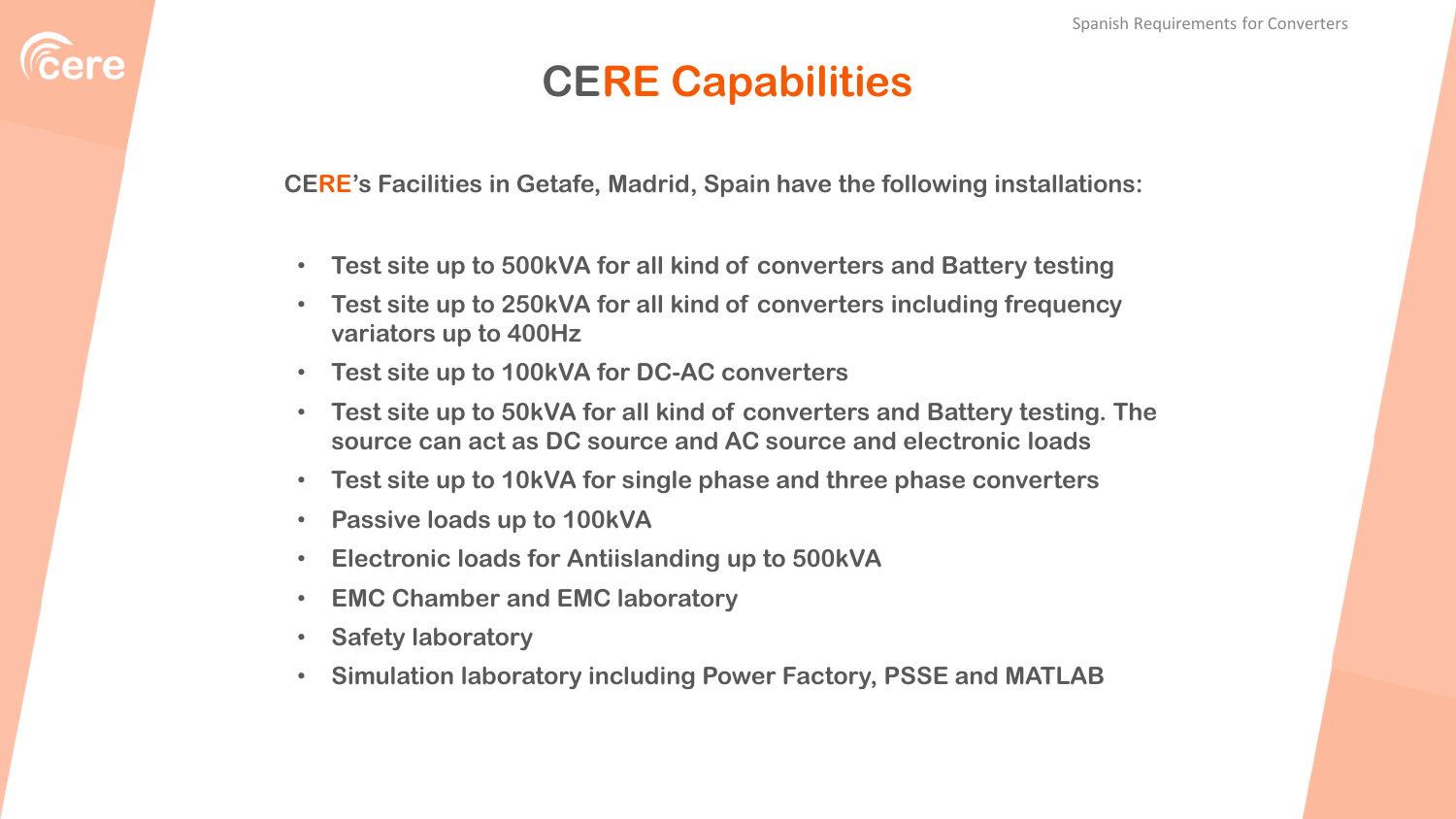

# **What's CERE Safety Converters?**



**CERE Renewables is a department created to cover the demand of services for renewable energies components inside of CERE (Certification Entity for Renewable Energies)**

**CERE Renewables and particularly the solution for converters for the Spanish market was created to provide support and trust at any stage of certification and testing for grid connection requirements and the Client to be able to provide a self declaration CE Marking.**

**Our services include Testing and Certification according different standards. This process includes testing, certification and verification of converters and their components. The electrical laboratory has developed a section with expert technicians in this field. We have carried out tests for Safety, EMC, grid quality and Grid connection market.**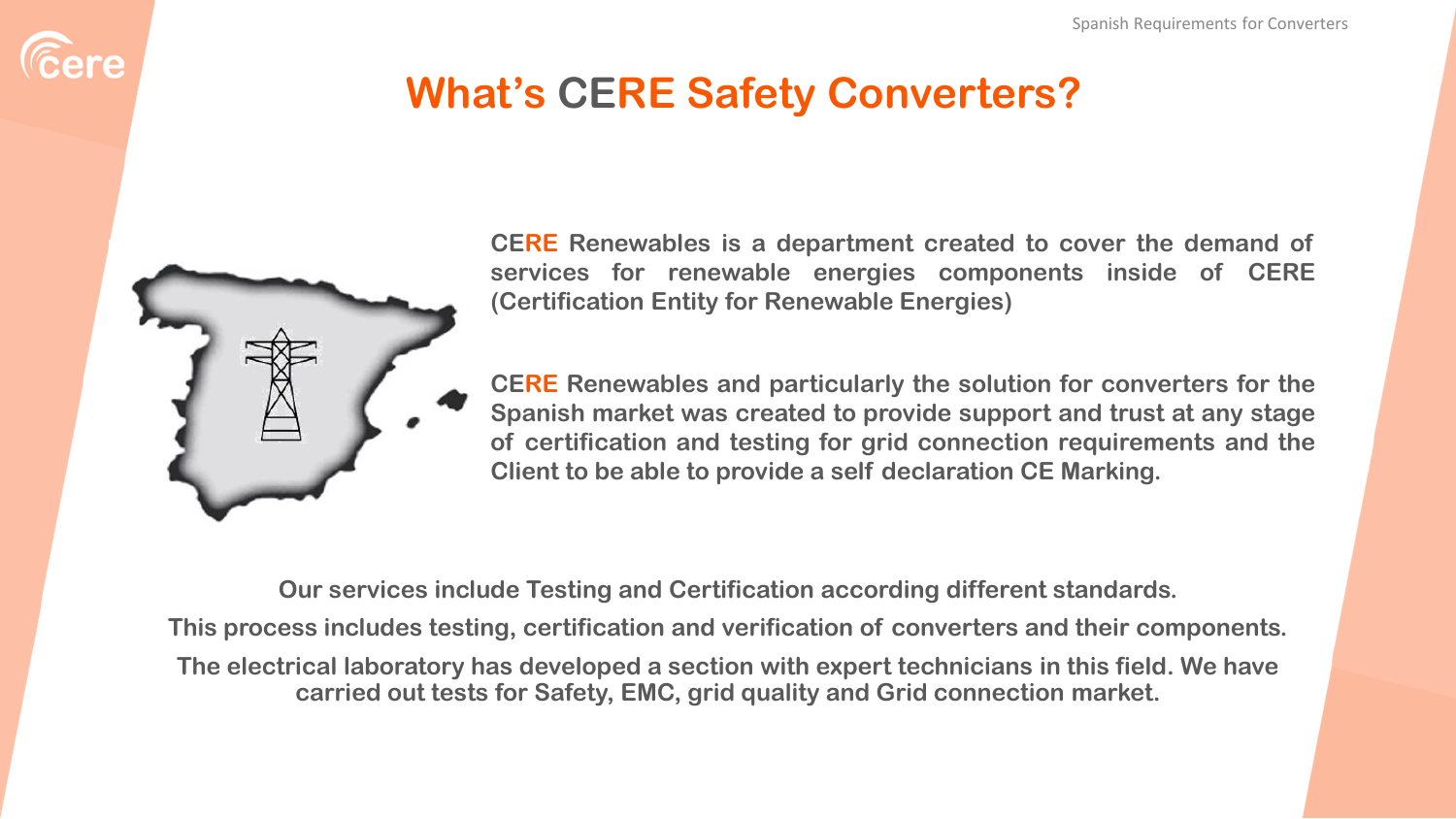#### **CERE's Accreditations**

- **CERE is accredited by ENAC and a2La (IAF/ILAC members) as Certification Body According ISO 17065 and Testing Laboratory according ISO 17025 for Power Generating Units. This fact ensures a deep knowledge in international requirements for components and Renewable Energies Power Plants.**
- **CERE is also CBTL and NCB for the IEC Scheme.**
- **MET approval for the North American market**
- **Sunspec approval**
- **SII approval for Israel**
- **RETIE approved certification body for PV inverters (Colombia)**
- **Corean Approval**

**CERE's Accreditation can be checked in:** <http://www.cerecertification.com/accreditations>









**ACCREDITED** CERTIFICATE #5314.03







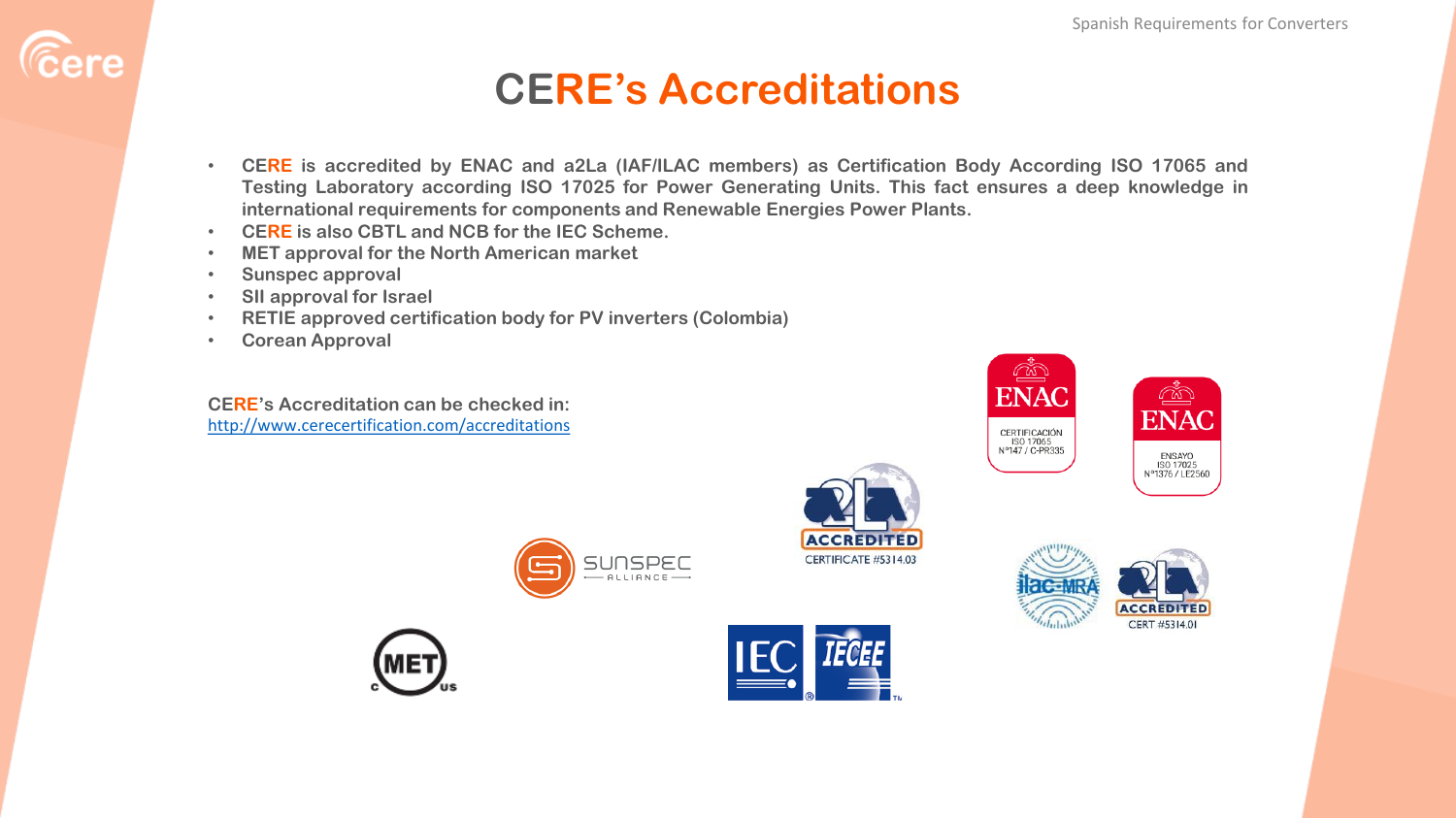**Depending on the applicability of the converter, there will be different standards to fulfill for getting the products into the different installations.**

- **1. Safety requirements for CE Marking and CE self declaration.**
- **2. EMC requirements for CE Marking and CE self declaration.**
- **3. Grid Quality Standards for converters.**

*<u>Cere</u>* 

- **4. Zero-Injection grid connection requirements.**
- **5. Distribution grid connection requirements**
- **6. Grid connection requirements (Distribution and transmission systems)**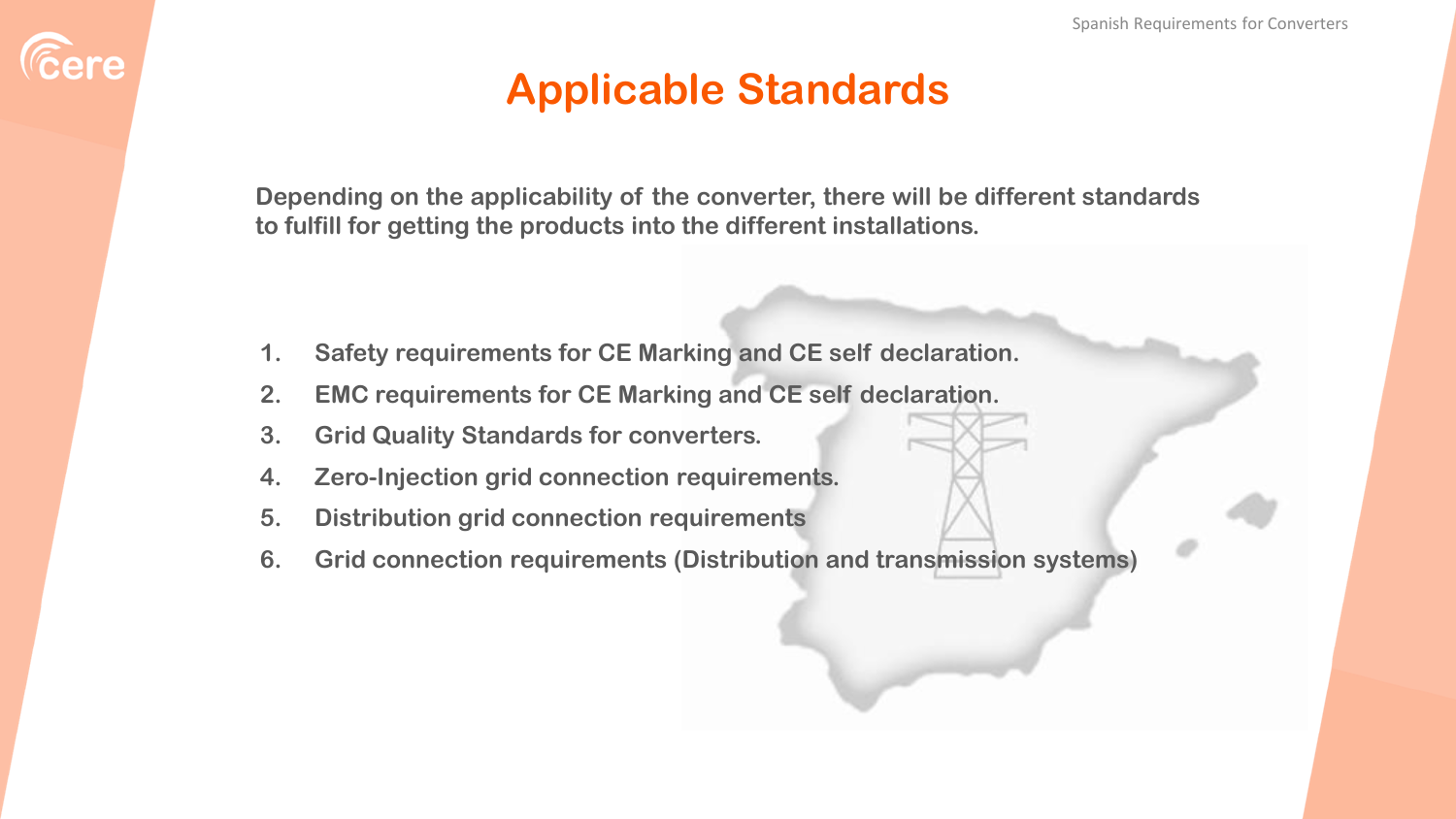*<u>Cere</u>* 

- **1. Safety Standards for converters and safety requirements for CE Marking self declaration:**
- **- IEC 62477-1:2012+AMD1:2016 Safety requirements for power electronic converter systems and equipment - Part 1: General. Standanlone and / or Grid connected converters**
- **- IEC 62109-1:2010 Safety of power converters for use in photovoltaic power systems - Part 1: General requirements Standanlone and / or Grid connected converters**
- **- IEC 62109-2:2011 Safety of power converters for use in photovoltaic power systems - Part 2: Particular requirements for inverters Standanlone and / or Grid connected converters**
- **- IEC 62909-1:2017 Bi-directional grid connected power converters - Part 1: General requirements.**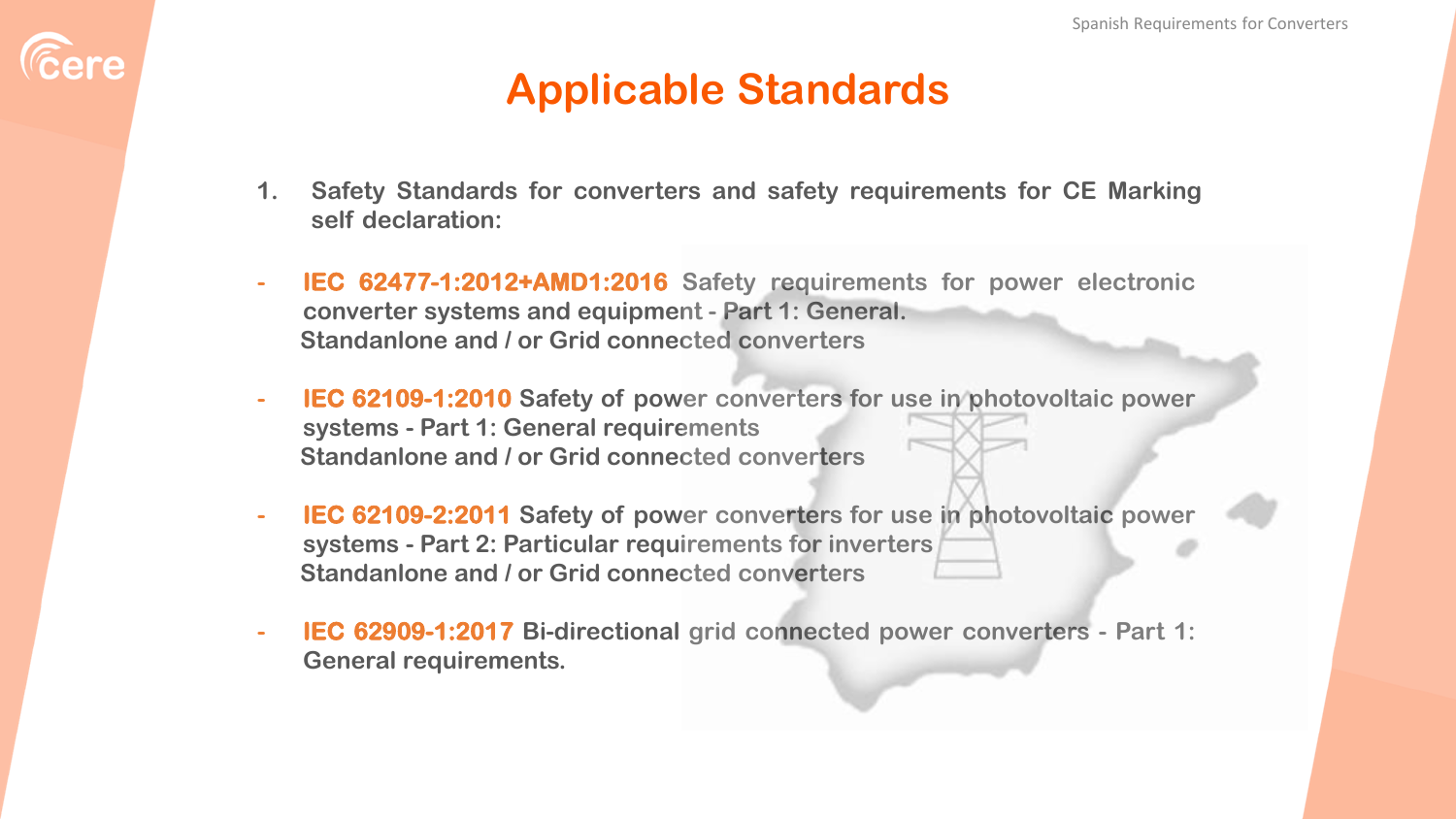**2. EMC Standards for converters and EMC requirements for CE Marking self declaration:**

**Eere** 

- **- IEC 61000-6-1:2016 Electromagnetic compatibility (EMC) - Part 6-1: Generic standards - Immunity standard for residential, commercial and light-industrial environments**
- **- IEC 61000-6-2:2016 Electromagnetic compatibility (EMC) - Part 6-2: Generic standards - Immunity standard for industrial environments.**
- **- IEC 61000-6-2:2016 Electromagnetic compatibility (EMC) - Part 6-3: Generic standards - Emission standard for equipment in residential environments**
- **- IEC 61000-6-4:2018 Electromagnetic compatibility (EMC) - Part 6-4: Generic standards - Emission standard for industrial environments.**
- **- EN 55011:2011+A1:2011 Equipos industriales, científicos y médicos. Características de las perturbaciones radioeléctricas. Límites y métodos de medición.**
- **- CISPR-11:2015+AMD1:2016+AMD2:2019 Industrial, scientific and medical equipment – Radio-frequency disturbance characteristics – Limits and methods of measurement**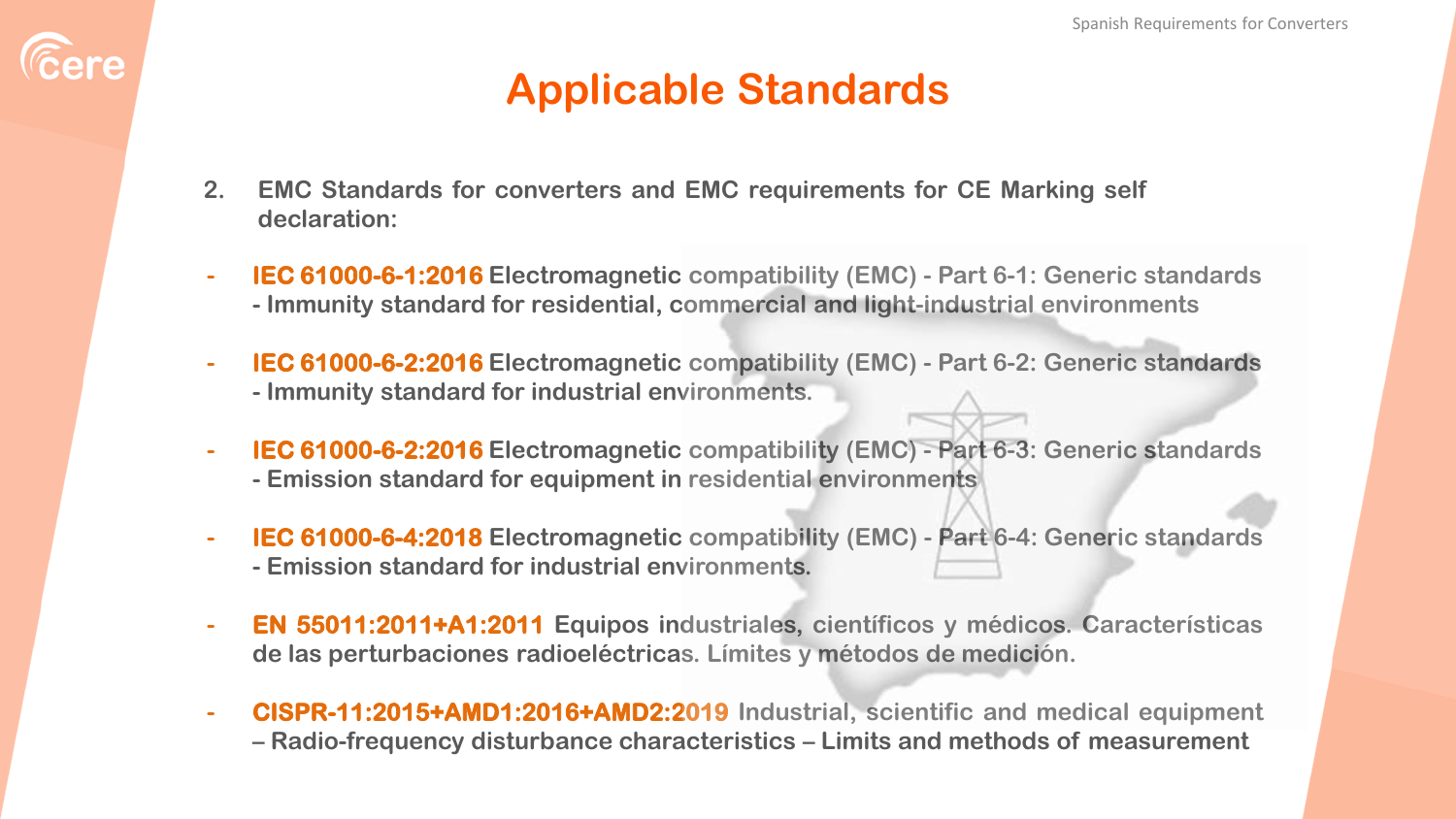**3. Grid Quality Standards for converters:**

**Eere** 

- **- IEC 61000-3-11:2017 Electromagnetic compatibility (EMC) - Part 3-11: Limits - Limitation of voltage changes, voltage fluctuations and flicker in public low-voltage supply systems - Equipment with rated current ≤ 75 A and subject to conditional connection**
- **- IEC 61000-3-3:2013+AMD1:2017 Electromagnetic compatibility (EMC) - Part 3-3: Limits - Limitation of voltage changes, voltage fluctuations and flicker in public low-voltage supply systems, for equipment with rated current ≤ 16 A per phase and not subject to conditional connection**
- **- IEC 61000-3-12:2011 Electromagnetic compatibility (EMC) - Part 3-12: Limits - Limits for harmonic currents produced by equipment connected to public low-voltage systems with input current >16 A and ≤ 75 A per phase**
- **- IEC 61000-3-2:2018+AMD1:2020 Electromagnetic compatibility (EMC) - Part 3-2: Limits - Limits for harmonic current emissions (equipment input current ≤16 A per phase)**
- **- IEC 61000-3-4:1998 Electromagnetic compatibility (EMC) - Part 3-4: Limits - Limitation of emission of harmonic currents in low-voltage power supply systems for equipment with rated current greater than 16 A**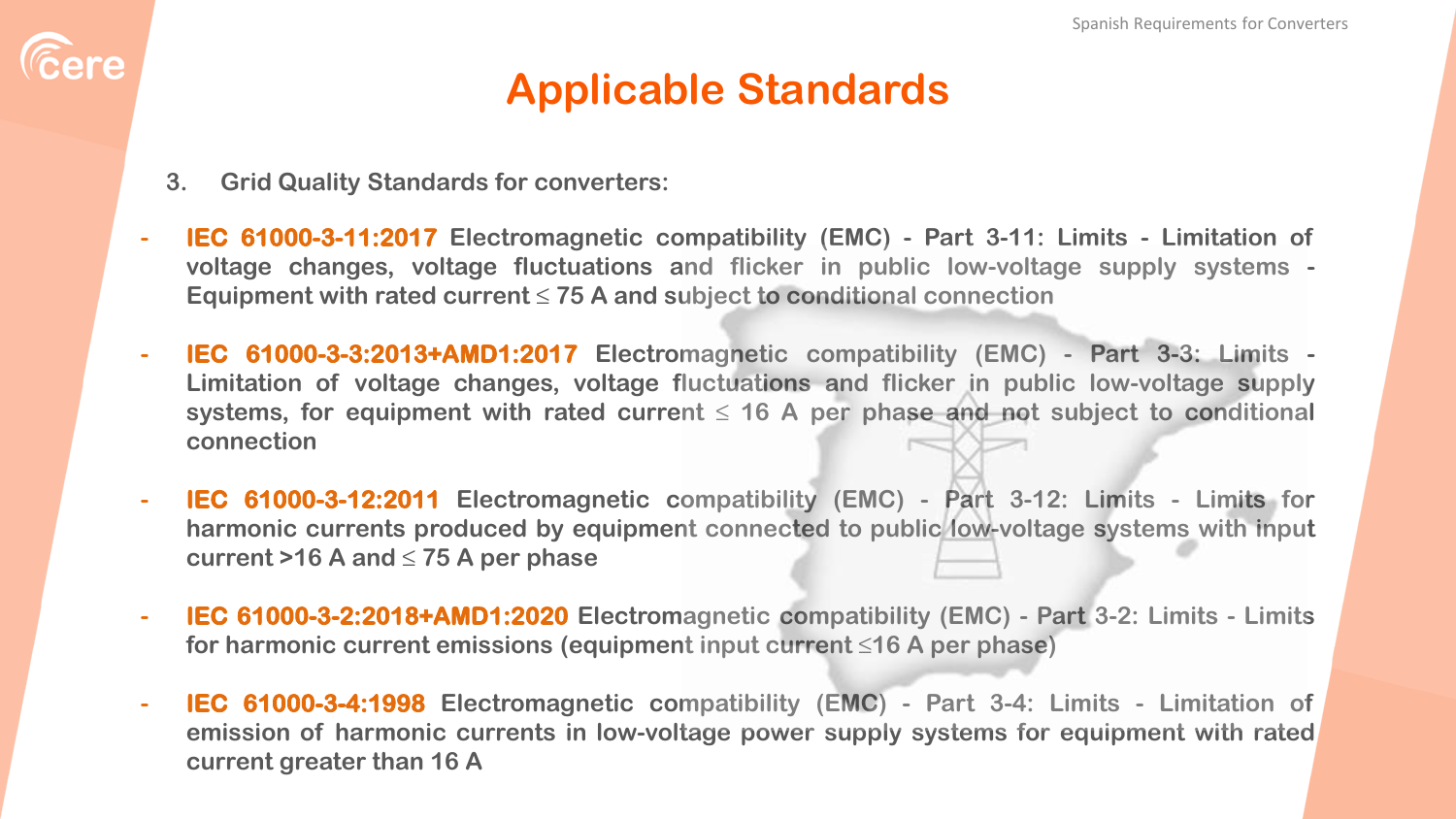**4. Zero-Injection connection requirements:**

*<u>Cere</u>* 

- **- UNE 217001:2020 Ensayos para sistemas que eviten el vertido de energía a la red de distribución Tests for systems intended to avoid the energy transmission to the distribution network.**
- **- Real Decreto 244/2019, de 5 de abril, por el que se regulan las condiciones administrativas, técnicas y económicas del autoconsumo de energía eléctrica RD by which administrative, technical and economical conditions are regulated for the self consumption**
- **- ITC BT 40 Instalaciones generadoras de Baja Tensión (Low Voltaje intalation for Generation)**

**Requirement for any system connected to any grid with a Zero-Injection system or acting as a self consumption installation**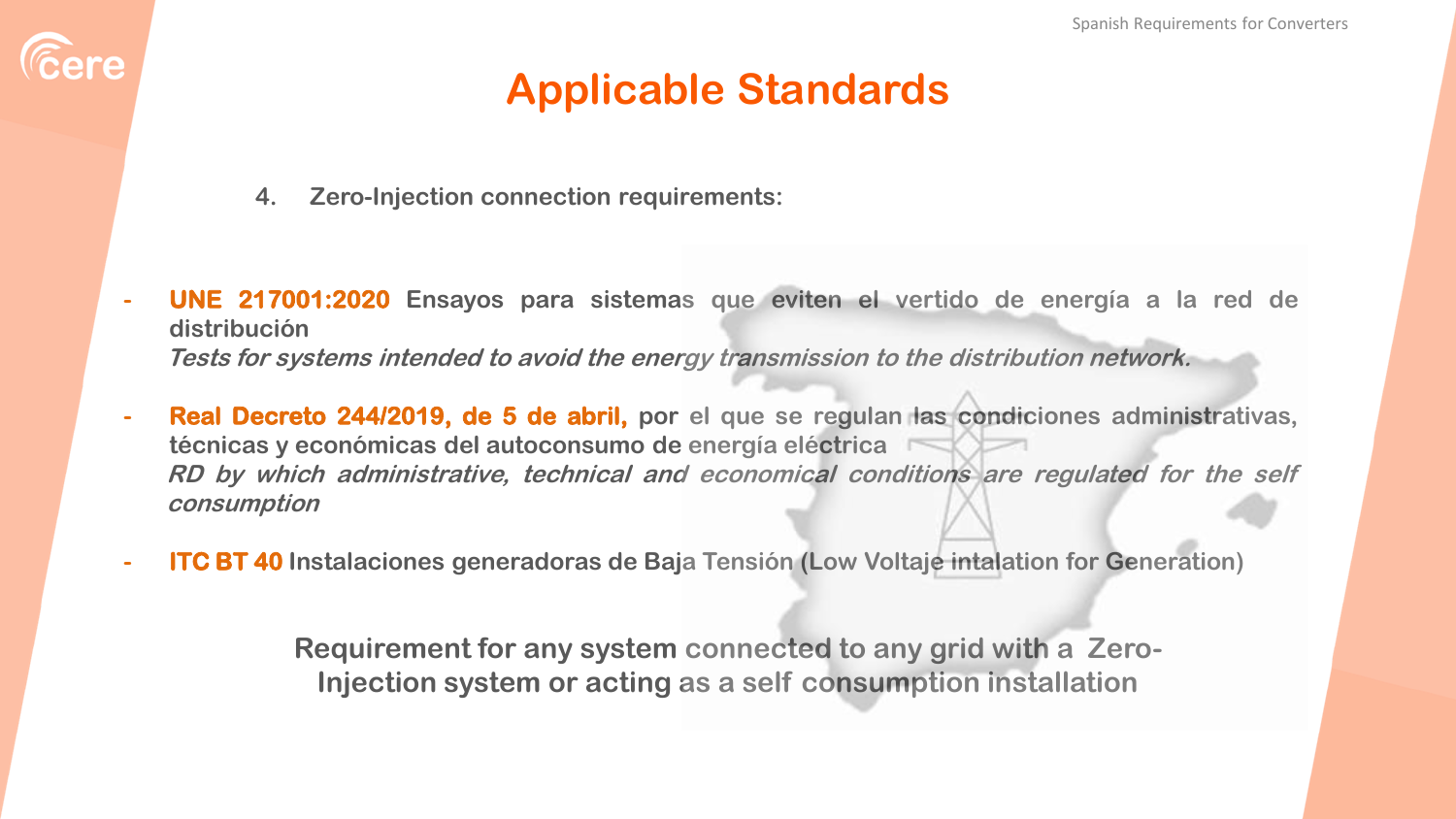**5. Distribution grid connection requirements:**

**Eere** 

- **- UNE 217002:2020 Inversores para conexión a la red de distribución. Ensayos de los requisitos de inyección de corriente continua a la red, generación de sobretensiones y sistema de detección de funcionamiento en isla Grid connected inverters. Testing of requirements for DC grid injection, overvoltage generation and island operation detection system**
- **- UNE 206007-1:2013 IN requisitos de conexión a la red eléctrica. parte 1: inversores para conexión a la red de distribución Grid connection requirements to the electrical grid. Part 1: Inverters connected to the distribution network**
- **- ITC BT 40 Instalaciones generadoras de Baja Tensión (Low Voltaje intalation for Generation)**

**Requirement for any equipment connected to a grid managed by any of the Distribution System Operators (DSO) in Spain**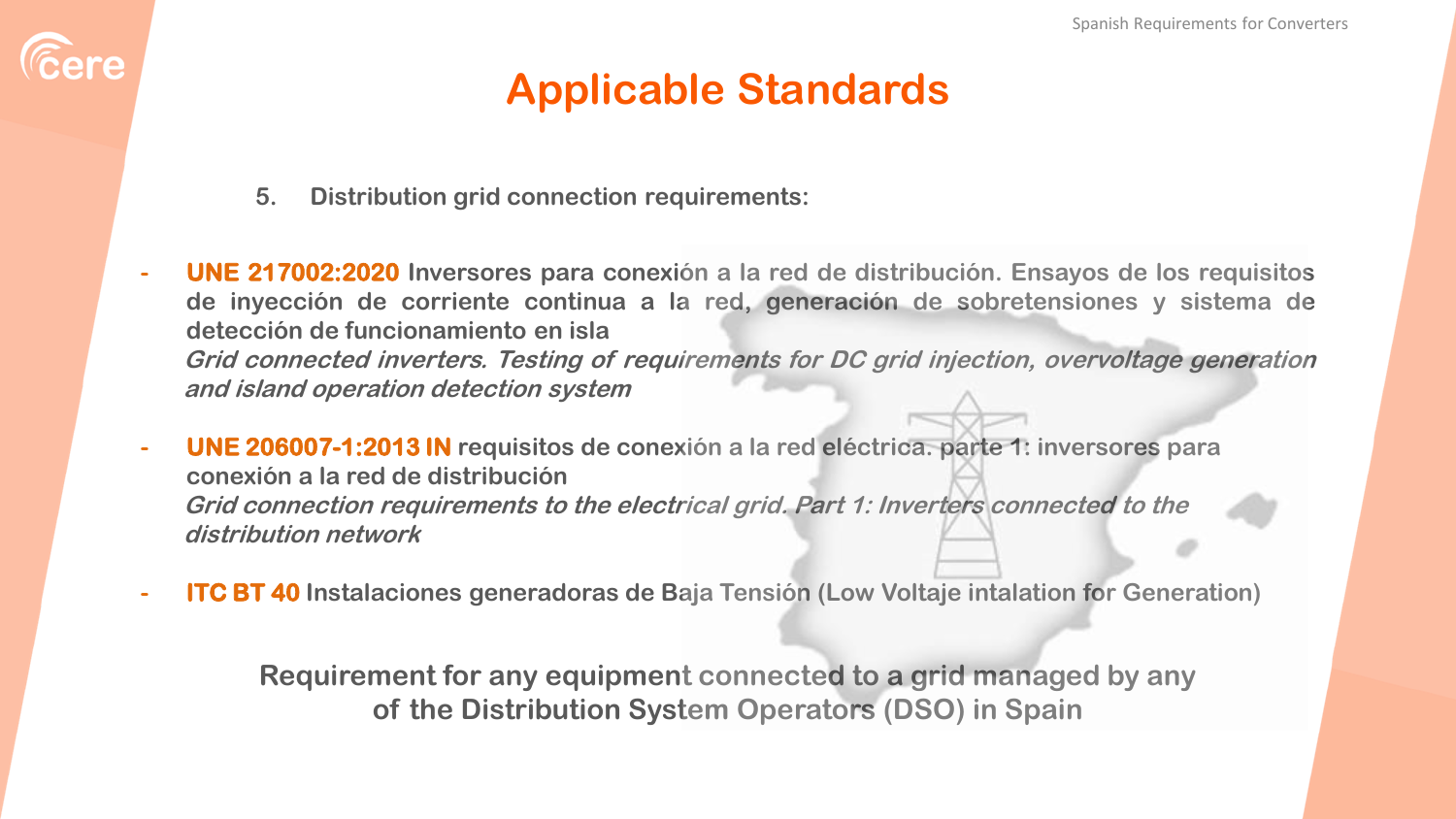- **6. Grid connection requirements (Distribution & transmission systems):**
- **- NTS631V2.1 SEPE: Norma Técnica de Supervisión de la conformidad de los módulos de generación de electricidad según el Reglamento UE 2016/631: NTS-631 v2: Revisión 2.1; Versión del 9 de Julio de 2021, que actualiza y modifica la versión 2 publicada el 3 de noviembre del 2020, con la Aprobación de la Orden TED/749/2020 y del Real Decreto 647/2020, y que sustituye las versiones anteriores "Revisión 1.0 del 18 de Julio de 2019" y "Corrección de errores y aclaraciones de la versión 1.0. 21/10/2019"; Sistema Eléctrico Peninsular (SEPE)**

**Supervision technical standard according electricity generation modules as indicated in the European regulation UE 2016/631: NTS-631 v2: review 2.1; Version published on July 9 th , 2021, through the approval of the Order TED/749/2020 and the decree RD647/2020, which substitute and replace the previous versions "Review 1.0 from July 18th, 2019" and "Typo corrections and clarifications of version 1.0published on October 21st, 2019", and applicable on the continental area of Spain (SEPE)**

**- NTS631V1.1 SENP: Norma Técnica de Supervisión de la conformidad de los módulos de generación de electricidad según el Reglamento UE 2016/631: NTS-631 v1: Revisión 1.1; Versión del 9 de Julio de 2021, que actualiza y modifica la versión publicada el 3 de noviembre del 2020, con la Aprobación de la Orden TED/749/2020 y del Real Decreto 647/2020; Sistema Eléctrico No Peninsular (SENP) Supervision technical standard according electricity generation modules as indicated in the European**  regulation UE 2016/631: NTS-631 v1 review 1.1; Version published on July 9<sup>th</sup>, 2021, through the approval **of the Order TED/749/2020 and the decree RD647/2020, applicable on the non-continental area of Spain (SENP)**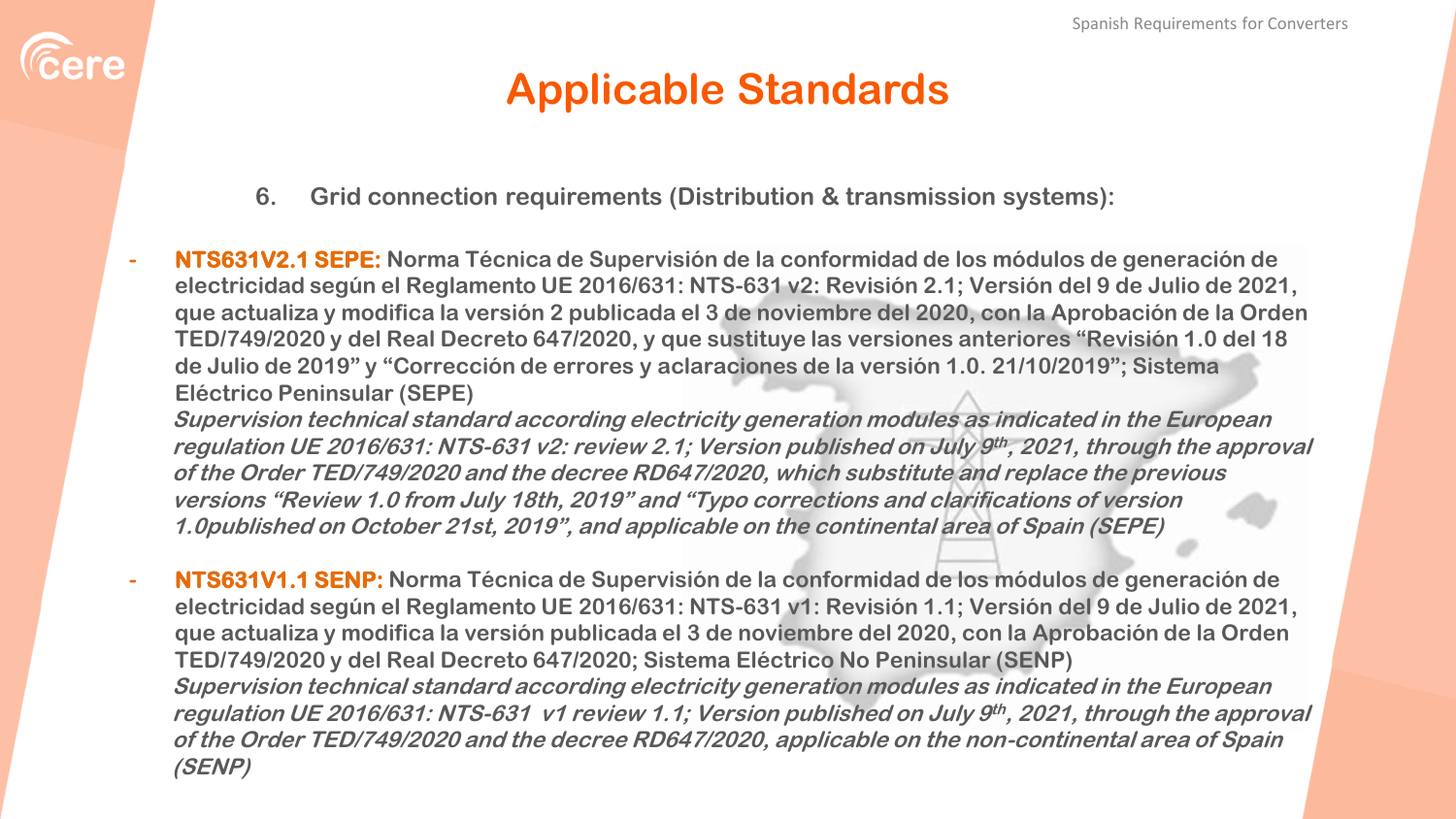Spanish Requirements for Converters

#### **Contact us**



**Eere** 

**European Headquarters (Spain) C/ Serrano, 8, 3 Izda, Madrid. 28001, Madrid, ES**

#### **European Laboratory**

**C/Monturiol, 15. Polígono Industrial de San Marcos, Getafe. 28906, Madrid, España.**

**Contact [www.cerecertification.com](http://www.cerecertification.com/) [info@cerecertification.com](mailto:info@cerecertification.com) +34 910 612 614 [LinkedIn](https://www.linkedin.com/company/cerecertification)**

**Monday-Friday: 7am to 6pm (CET)**